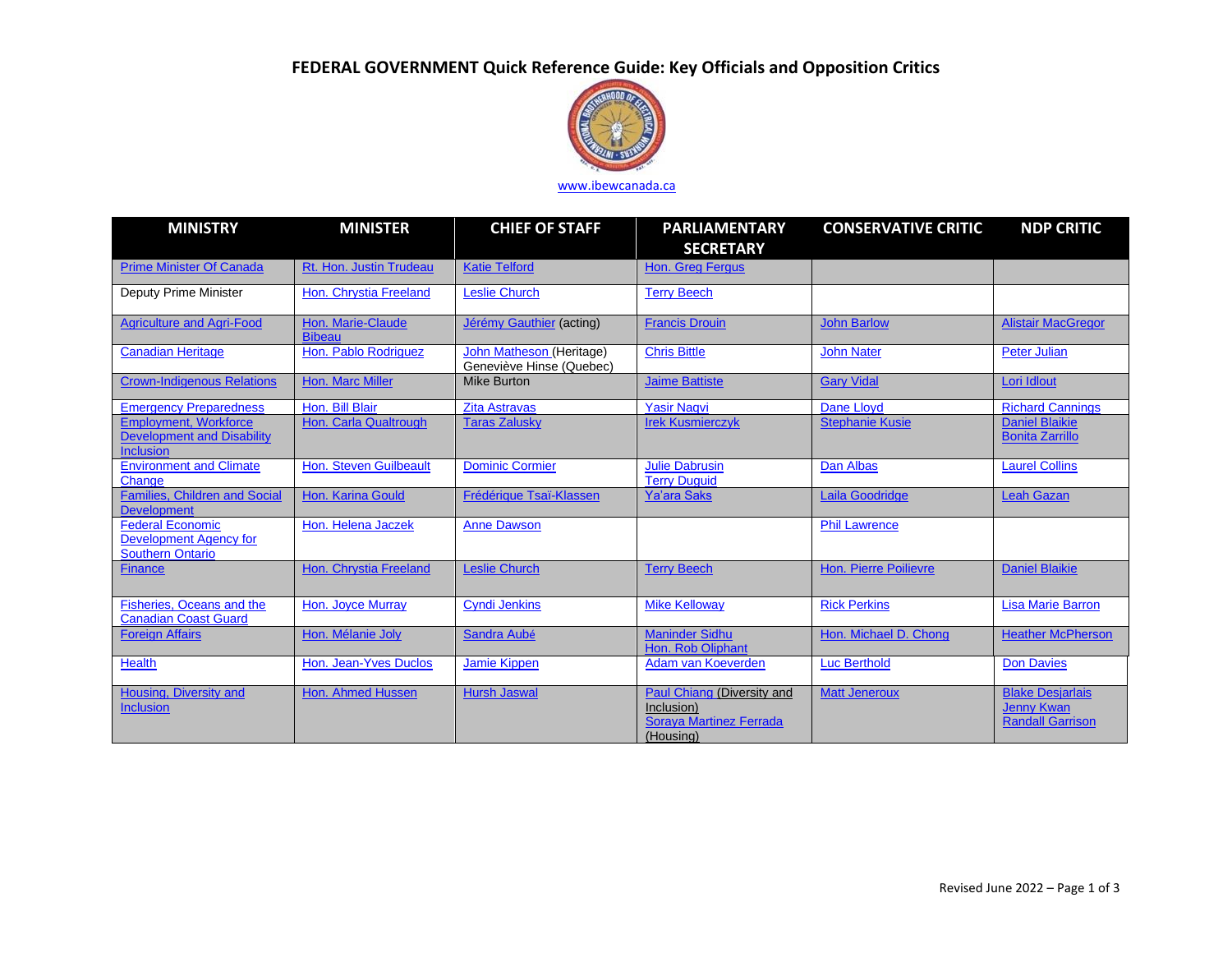# **FEDERAL GOVERNMENT Quick Reference Guide: Key Officials and Opposition Critics**



## [www.ibewcanada.ca](http://www.ibewcanada.ca/)

| <b>MINISTRY</b>                                                                                    | <b>MINISTER</b>                               | <b>CHIEF OF STAFF</b>          | <b>PARLIAMENTARY</b><br><b>SECRETARY</b>        | <b>CONSERVATIVE</b><br><b>CRITIC</b>         | <b>NDP CRITIC</b>                              |
|----------------------------------------------------------------------------------------------------|-----------------------------------------------|--------------------------------|-------------------------------------------------|----------------------------------------------|------------------------------------------------|
| Immigration, Refugees and<br><b>Citizenship</b>                                                    | Hon. Sean Fraser                              | Olga Radchenko                 | <b>Marie-France Lalonde</b>                     | <b>Jasraj Singh Hallan</b>                   | <b>Jenny Kwan</b>                              |
| <b>Indigenous Services</b>                                                                         | Hon. Patty Haidu                              | <b>Olivier Cullen (acting)</b> | <b>Vance Badawev</b>                            | Jamie Schmale                                | Lori Idlout                                    |
| Innovation, Science and<br><b>Industry</b>                                                         | Hon. Francois-Philippe<br>Champagne           | <b>Sarah Hussaini</b>          | <b>Andy Fillmore</b>                            | Hon. Ed Fast                                 | <b>Brian Masse</b>                             |
| Intergovernmental Affairs,<br>Infrastructure and<br><b>Communities</b>                             | Hon. Dominic Leblanc                          | <b>Jamie Innes</b>             | <b>Jennifer O'Connell</b>                       | <b>Hon. Andrew Scheer</b>                    | <b>Jagmeet Singh</b><br><b>Bonita Zarrillo</b> |
| <b>International Development</b>                                                                   | Hon. Harjit S. Sajjan                         | <b>Ashley Wright</b>           | <b>Anita Vandenbeld</b>                         | <b>Garnett Genuis</b>                        | <b>Heather McPherson</b>                       |
| <b>International Trade, Export</b><br><b>Promotion, Small Business</b><br>and Economic Development | Hon. Mary Ng                                  | <b>Jason Easton</b>            | <b>Arif Virani</b>                              | <b>Randy Hoback</b><br><b>Tracy Gray</b>     | <b>Brian Masse</b><br><b>Richard Cannings</b>  |
| <b>Justice and Attorney General</b>                                                                | <b>Hon. David Lametti</b>                     | <b>Alexander Steinhouse</b>    | <b>Gary Anandasangaree</b>                      | Hon. Rob Moore                               | <b>Randall Garrison</b>                        |
| Labour                                                                                             | Hon. Seamus O'Regan                           | <b>Paul Moen</b>               | <b>Terry Sheehan</b>                            | <b>Scott Aitchison</b>                       | <b>Alexandre Boulerice</b>                     |
| Leader of the Government in<br>the House of Commons                                                | Hon. Mark Holland                             | <b>Rheal Lewis</b>             | <b>Mark Gerretsen</b><br><b>Kevin Lamoureux</b> | <b>John Brassard</b>                         | <b>Peter Julian</b>                            |
| <b>Mental Health and Addictions</b>                                                                | Hon. Carolyn Bennett                          | <b>Sarah Welch</b>             | <b>Élisabeth Brière</b>                         | Hon. Mike Lake                               | <b>Gord Johns</b>                              |
| <b>National Defense</b>                                                                            | Hon. Anita Anand                              | <b>Mike Power</b>              | <b>Bryan May</b>                                | Hon. Kerry-Lynne Findlay                     | <b>Lindsay Mathyssen</b>                       |
| <b>National Revenue</b>                                                                            | Hon. Diane Lebouthillier                      | <b>Faizel Gulamhussein</b>     | <b>Peter Fragiskatos</b>                        | <b>Jake Stewart</b>                          | <b>Niki Ashton</b>                             |
| <b>Natural Resources</b>                                                                           | Hon. Jonathan Wilkinson                       | <b>Claire Seaborn</b>          | <b>Julie Dabrusin</b><br><b>Yvonne Jones</b>    | <b>Hon. Michelle Rempel</b><br><b>Garner</b> | <b>Charlie Angus</b>                           |
| <b>Northern Affairs</b>                                                                            | Hon. Dan Vandal                               | Jeff Valois                    | <b>Yvonne Jones</b>                             | <b>Bob Zimmer</b>                            | Lori Idlout                                    |
| <b>Official Languages</b>                                                                          | <b>Hon. Ginette Petitpas</b><br><b>Taylor</b> | <b>Guy Gallant</b>             | Marc G. Serré                                   | <b>Alain Rayes</b>                           | <b>Niki Ashton</b>                             |
| <b>President of the Treasury</b><br><b>Board</b>                                                   | Hon. Mona Fortier                             | <b>Elizabeth Cheesbrough</b>   | <b>Greg Fergus</b>                              | <b>Kelly McCauley</b>                        | <b>Blake Desjarlais</b>                        |